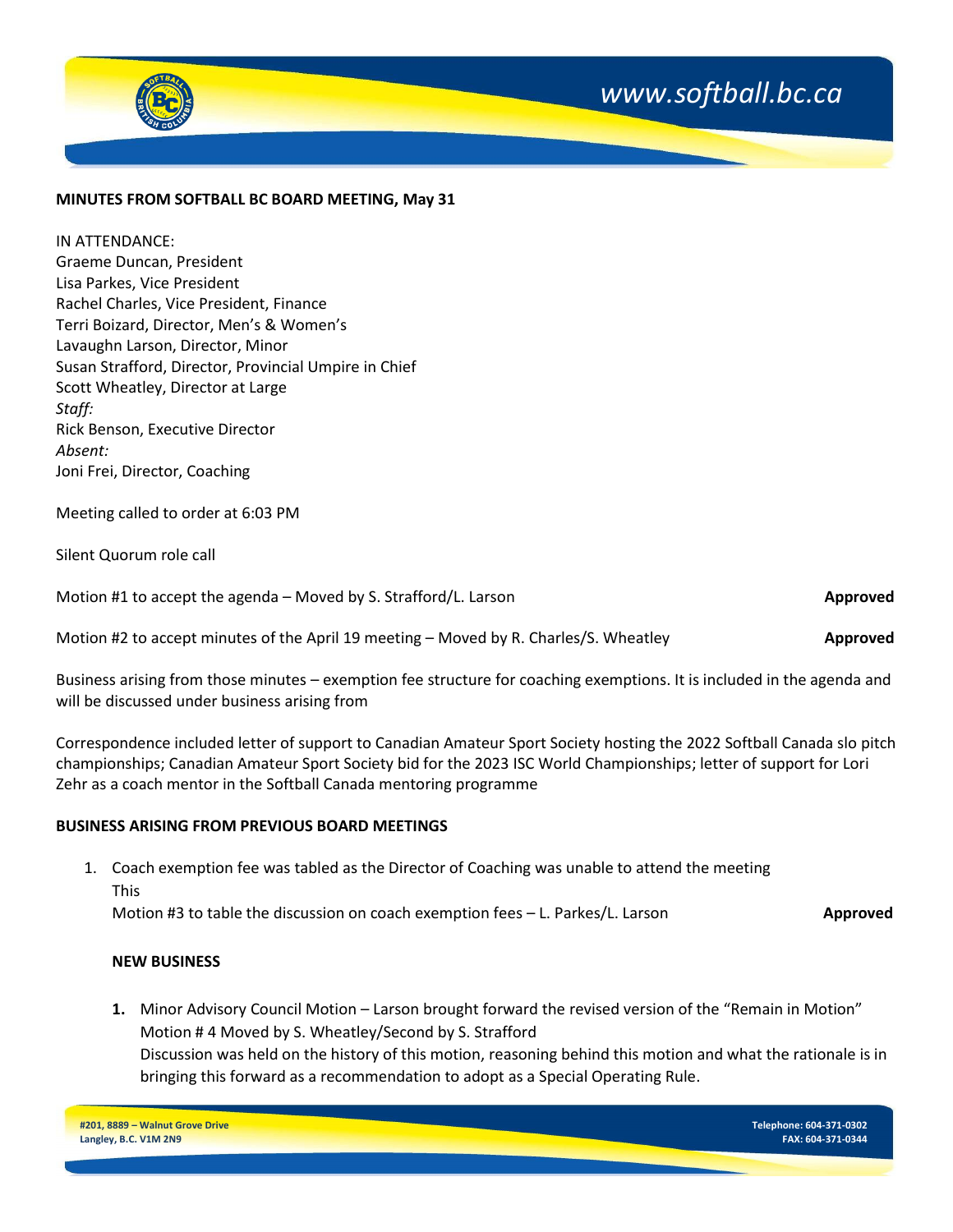

*www.softball.bc.ca*

Larson confirmed this motion had received strong support from the majority of districts at the Minor Advisory Council. **Approved** 

# 2. **Provincial and Regional Championship**

Larson brought forward the most current dates and hosts for the Minor category Provincials and Regional Championships. Dates have been moved later where possible in order to give teams an opportunity to extend their season due to the late start from COVID restrictions. Hosts in areas outside the lower mainland were noted that we would likely experience additional costs for umpire travel due to availability of qualified officials in some areas.

Boizard reviewed the men's and women's championship dates and locations, again, same point was raised that officials would be required for some of these events due to limited availability, additional costs for travel of supervisors and officials will be anticipated.

Discussion took place on modifications for host requirements for this year and what process could be put in place to provide a maximum playing season prior to the championships.

# **3. Proposed Fees for Provincial and Regional Championships**

Benson proposed a reduced team fee for the 2021 Minor Provincial and Regional championships. Due to COVID restrictions there will be reduced host obligations, as well the economic impact on teams and clubs has made it more difficult to travel to events this year.

Action item – Benson will send out a proposed revenue and expense chart for the board to consider for approval for the 2021 season only.

# **4. ISC World Championship Bid**

Boizard brought forward a proposal to support a bid from the Canadian Amateur Sport Society to host the ISC Men's World Series at Softball City in 2023. Combined with the resurgence of men's teams registering with Softball BC, and the strategic objective of increasing male softball membership, this would be a great opportunity to showcase men's fastpitch. More information on this possible hosting will be brought to the board as it becomes available.

# **5. Return to Play Schedule and Format 2021**

Benson provided an update on the provincial government restart plan for amateur sport. ViaSport is providing direction and guidance on next steps. Sport is opening up and less restrictions from the PSO will be in place. The revised Softball BC RTP Guidelines were presented based on the latest information from ViaSport and the Provincial government. Guidelines were edited and will be shared with the membership and posted on the Softball BC website.

# **6. F2022 Budget**

A revision to the fiscal 2022 budget was presented by Charles. Adjustments to grants and carrying forward revenue from F2021 was revised and submitted for approval. Motion# 5 – to accept the revised F2022 Budget